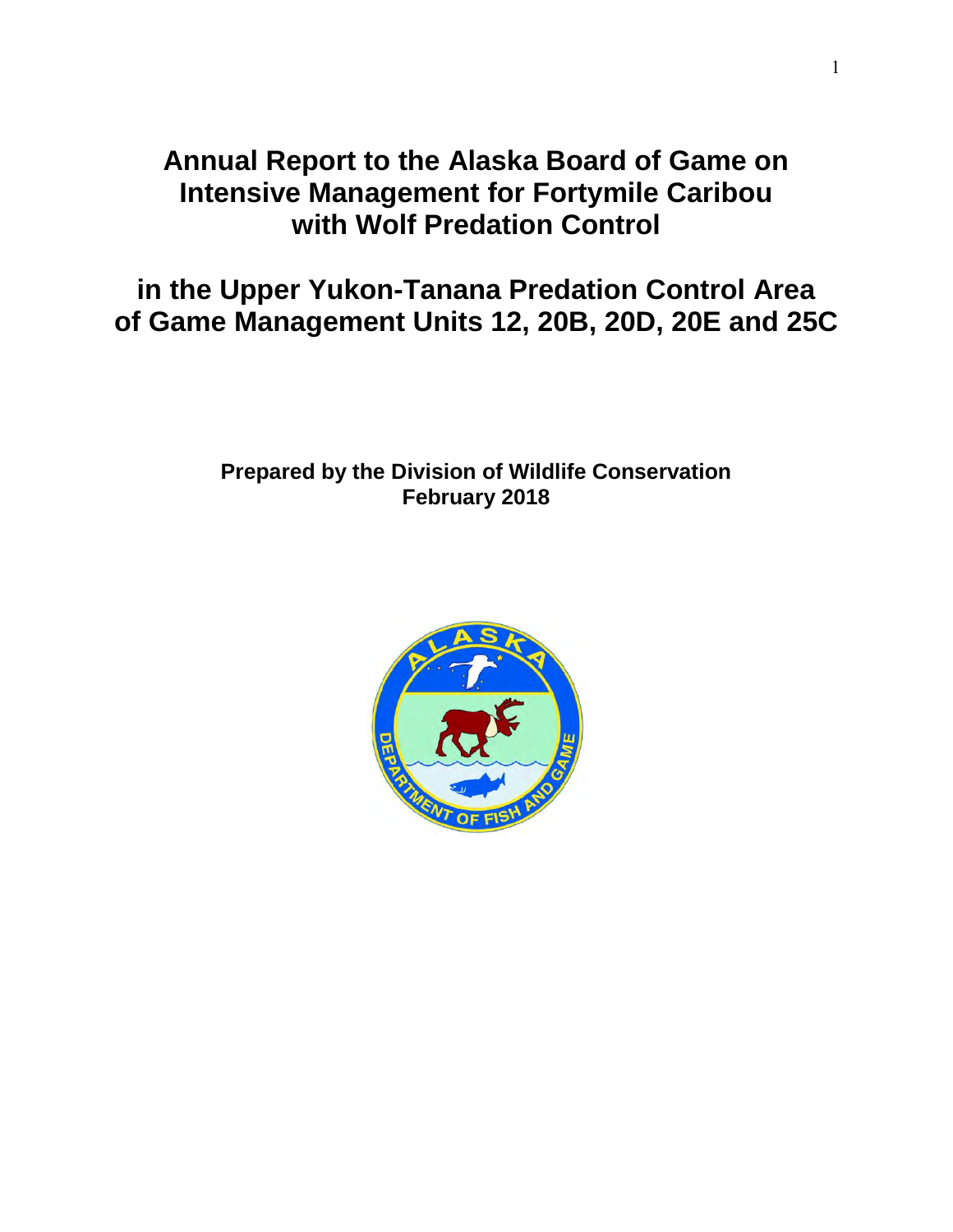- **1) Description of IM Program<sup>1</sup>**
	- **A) This report is an annual evaluation for a predation control program authorized by the Alaska Board of Game (Board) under 5 AAC 92.113**
	- **B) Month this report was submitted by the Department to the Board:**

**February** 2018

 $\overline{a}$ 

- **C) Program name**: Upper Yukon-Tanana Predation Control Program (UYTPCP).
- **D) Existing program** has **an associated Operational Plan**
- **E) Game Management Unit(s) fully or partly included in IM program area:** Units 12, 20B, 20D, 20E and 25C.
- **F) IM objectives for** Fortymile caribou herd (FCH): population size objective is 50,000– 100,000 with a harvest objective of 1,000–15,000 caribou.
- **G) Month and year the current predation control program was originally authorized by the Board:** November 2004**. Indicate date(s) if renewed:** March 2009 and February 2014
- **H) Predation control is** currently active **in this IM area**.
- **I) If active, month and year the current predation control program began:** January 2005
- **J) A habitat management program funded by the department or from other sources is currently active in this IM area:** No
- **K) Size of IM program area (square miles) and geographic description:** The area encompasses  $18,750 \text{ mi}^2$  in that portion of Unit 12 north of the Alaska Highway; that portion of Unit 20D within the Goodpaster River drainage upstream from and including the South Fork Goodpaster River drainage, and within the Healy River, and the Billy and Sand creek drainages; that portion of Unit 20B within the Salcha River drainage upstream from and including the Goose Creek drainage, and within the Middle Fork of the Chena River drainage; all of Unit 20E; and that portion of Unit 25C within the Birch Creek drainage upstream from the Steese Highway bridge, and within the area draining into the south and west bank of the Yukon River upstream from the community of Circle (Fig. 1). However, within this area, predation control activities have not been authorized by the National Park Service within Yukon-Charley Preserve (2,833 mi<sup>2</sup>).

<sup>1</sup> For purpose and context of this report format, see *Intensive Management Protocol, section on Tools for Program Implementation and Assessment*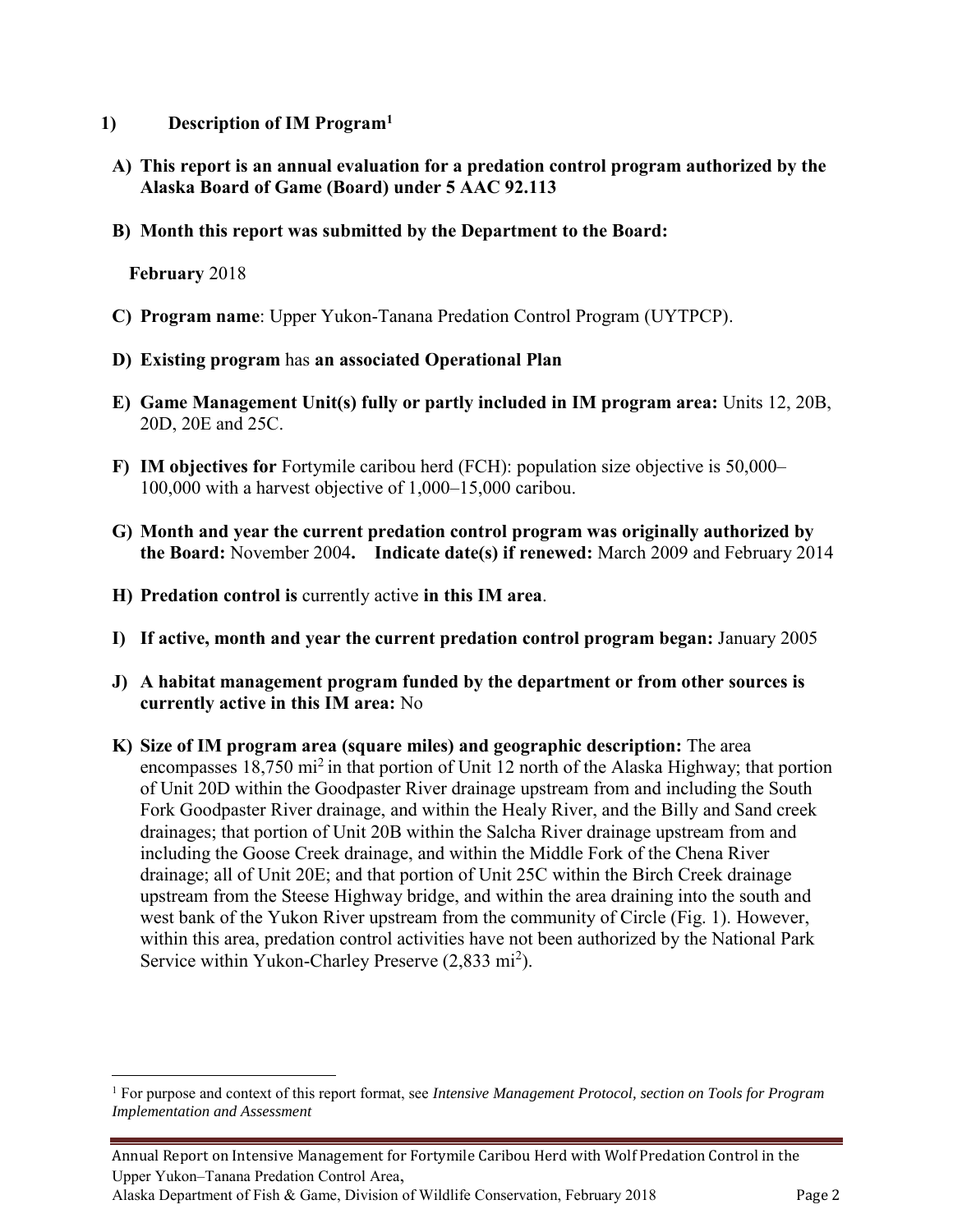

**Figure 1. Upper Yukon–Tanana Predator Control Program Area (18,750 mi<sup>2</sup> ). Predation control activities have not been authorized by the National Park Service within the Yukon-Charley Preserve portion (2,833 mi<sup>2</sup> ) of the control program area.**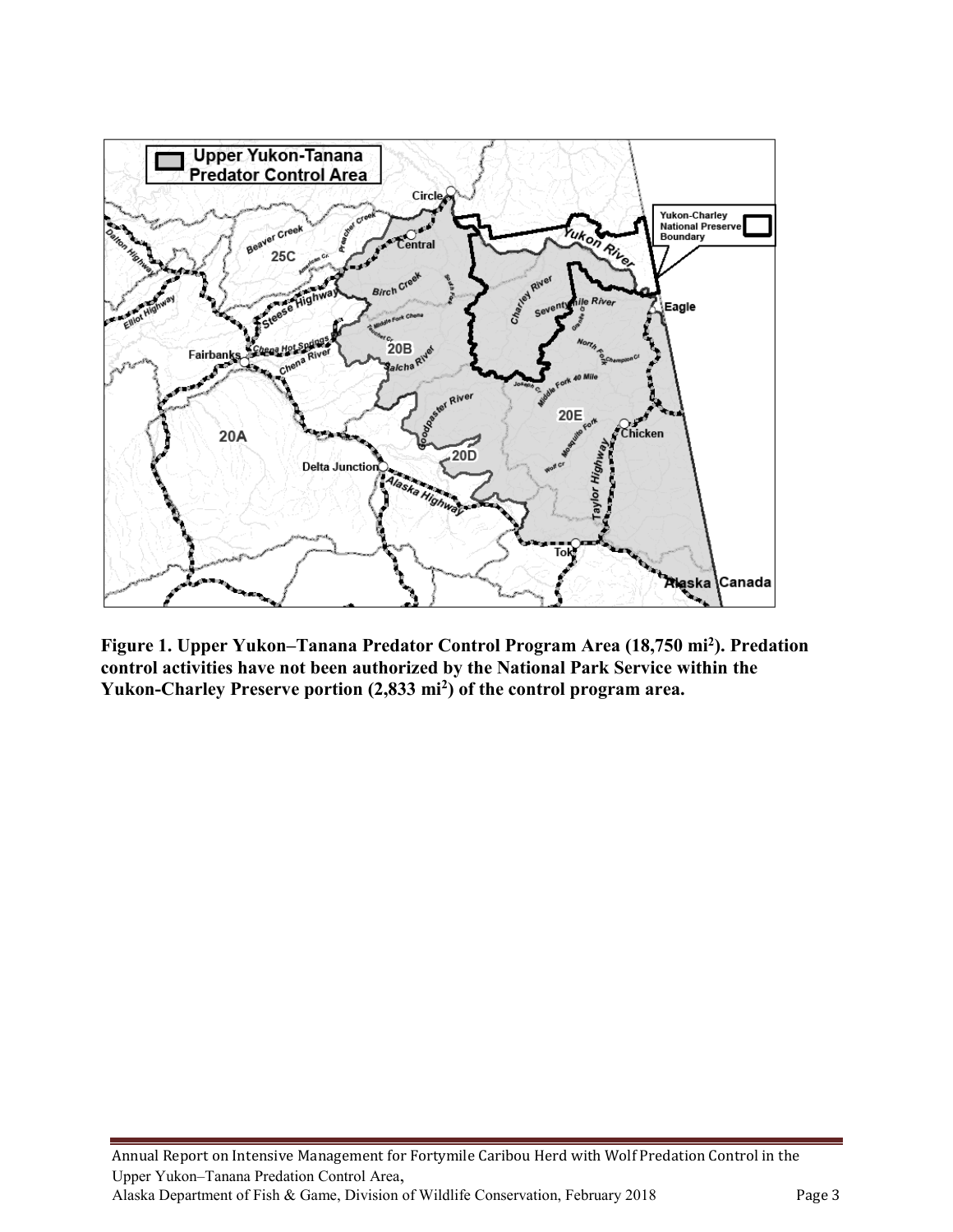**L) Size and geographic description of area for assessing ungulate abundance:** Caribou: 25,217 mi<sup>2</sup> Fortymile Caribou hunt area (Fig. 2).



**Figure 2. Fortymile Caribou Herd Hunt Area in Alaska (25,217 mi<sup>2</sup> ).**

- **M) Size and geographic description of area for ungulate harvest reporting:** Caribou–FCH hunt area;  $25,217 \text{ mi}^2$ .
- **N) Size and geographic description of area for assessing predator abundance:** Upper Yukon–Tanana Predation Control Area (UYTPCA);18,750 mi<sup>2</sup>.
- **O) Size and geographic description of predation control area:** UYTPCA, 18,750 mi<sup>2</sup> . However, predation control activities have not been authorized by the National Park Service within the Yukon-Charley Preserve portion  $(2,833 \text{ mi}^2)$  of the control program area.
- **P) Criteria for evaluating progress toward IM objectives:** Caribou abundance and harvest.
- **Q) Criteria for success with this program:** Achieve the population objective of 50,000– 100,000 and the harvest objective of 1,000–15,000 caribou.

### **2) Prey data**

**Date(s) and method of most recent abundance assessment for:** Caribou – July 2017 photocensus (Table 1).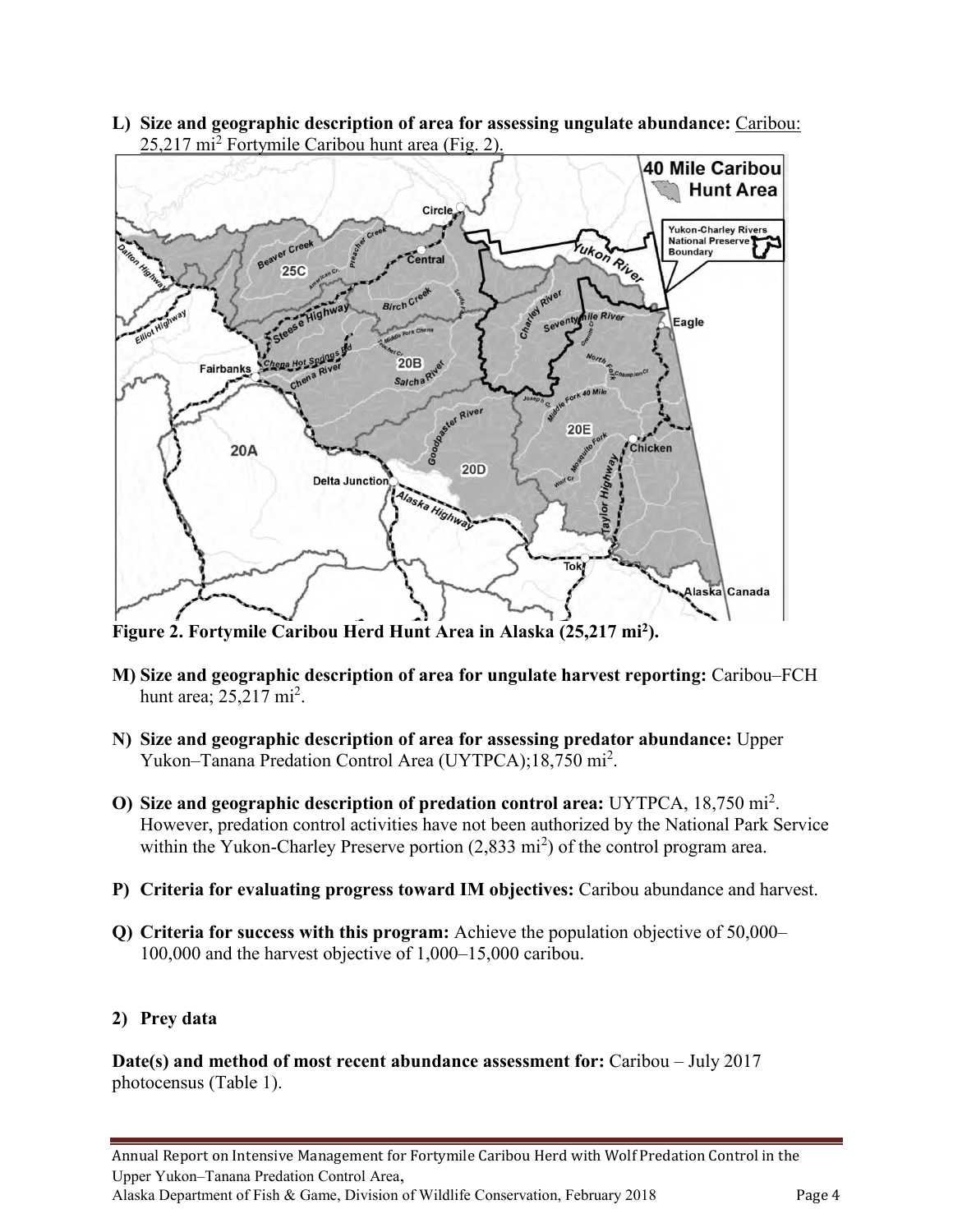**Compared to IM area, was a similar trend and magnitude of difference in abundance observed in nearby non-treatment area(s) since program inception:** Non-treatment area not established.

**Date(s) of most recent age and sex composition survey for:** Caribou – October 2016 composition survey (Table 1).

**Compared to IM area, was a similar composition trend and magnitude of difference in composition observed in nearby non-treatment area(s) since program inception:** Nontreatment area not established.

| through 30 June (e.g., Regulatory year $2004 = 1$ July 2004 through 30 June 2005). |      |                       |                                          |              |         |  |  |  |
|------------------------------------------------------------------------------------|------|-----------------------|------------------------------------------|--------------|---------|--|--|--|
| <b>Regulatory</b>                                                                  |      |                       | <b>Composition (number per 100 cows)</b> |              |         |  |  |  |
| <b>Period</b>                                                                      | year | Abundance             | <b>Calves</b>                            | <b>Bulls</b> | Total n |  |  |  |
| Year 1                                                                             | 2004 |                       |                                          |              |         |  |  |  |
| Year 2                                                                             | 2005 |                       |                                          |              |         |  |  |  |
| Year 3                                                                             | 2006 | $43,837$ <sup>a</sup> | 34                                       | 43           | 4,995   |  |  |  |
| Year 4                                                                             | 2007 | $44,673$ <sup>a</sup> | 37                                       | 36           | 5,228   |  |  |  |
| Year 5                                                                             | 2008 | $46,510^{b}$          | 33                                       | 37           | 4,119   |  |  |  |
| Year 6                                                                             | 2009 | $51,675^b$            | 34                                       | 59           | 4,503   |  |  |  |
| Year 7                                                                             | 2010 |                       | 32                                       | 43           | 7,169   |  |  |  |
| Year 8                                                                             | 2011 |                       | 25                                       | 42           | 3,949   |  |  |  |
| Year 9                                                                             | 2012 |                       | 22                                       | 40           | 4,832   |  |  |  |
| Year 10                                                                            | 2013 |                       | 28                                       | 38           | 3,921   |  |  |  |
| Year 11                                                                            | 2014 |                       | 25                                       | 34           | 4,794   |  |  |  |
| Year 12                                                                            | 2015 |                       | 35                                       | 53           | 5,663   |  |  |  |
| Year 13                                                                            | 2016 | $71,425^{b,c}$        | 32                                       | 48           | 3,288   |  |  |  |
| Year 14                                                                            | 2017 |                       |                                          |              |         |  |  |  |

**Table 1**. **Fortymile Caribou Herd (FCH) abundance, age and sex composition in FCH hunt area since the herd was added to the control program in year 3. Regulatory year is 1 July** 

<sup>a</sup> Modeled population estimate.

<sup>b</sup> Minimum population estimate from photocensus.

<sup>c</sup> Preliminary estimate.

**Describe trend in abundance or composition:** 2–4% annual rate of increase during regulatory years 2004-2009, based on modeling and photocensus results and 10% annually during regulatory years 2010-2016, based on minimum counts from photocensus results.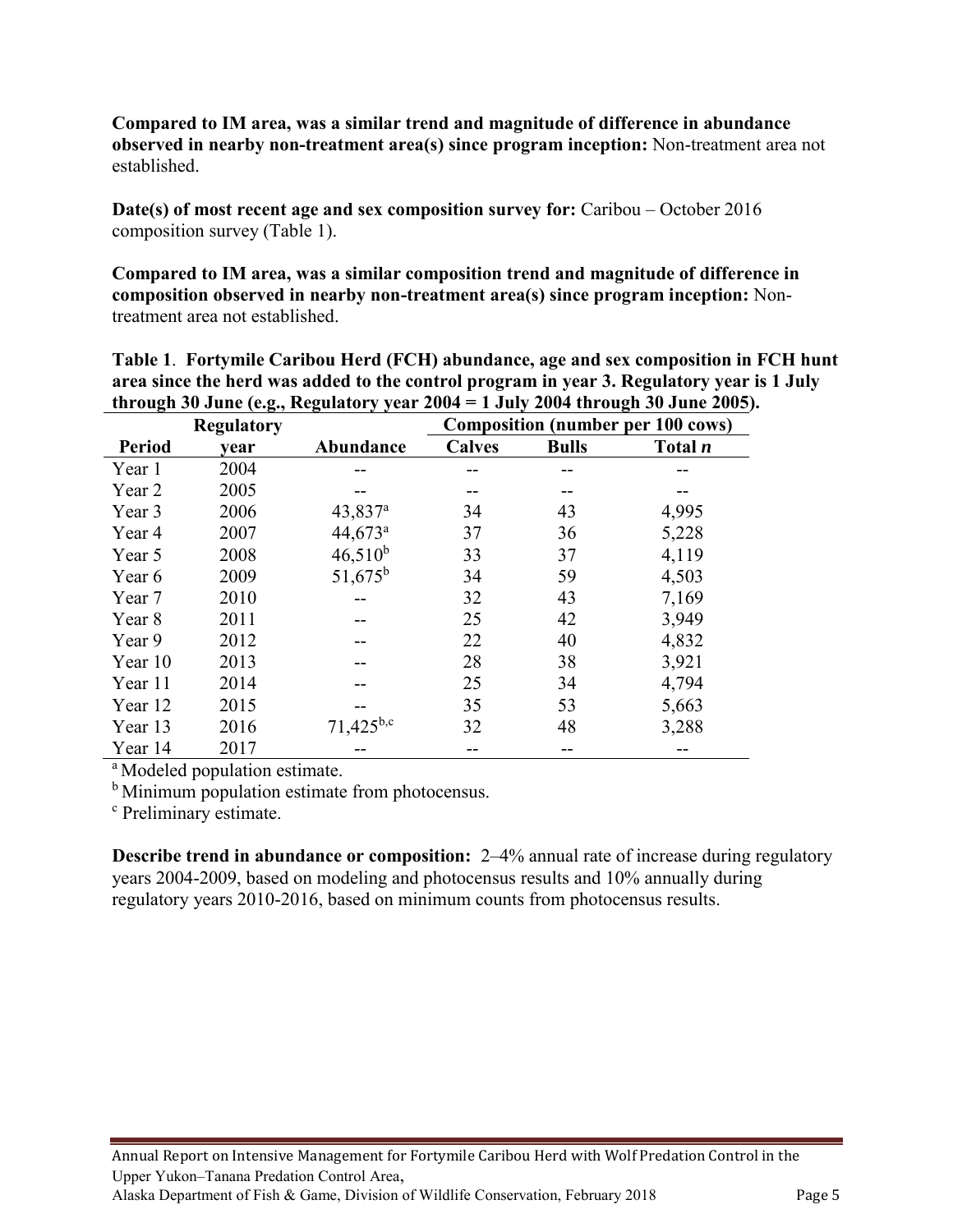**Table 2**. **Fortymile Caribou Herd (FCH) harvest in FCH hunt area during regulatory years 1 through 14. The FCH was added to the control program in year 3. A regulatory year is 1 July through 30 June (e.g., Regulatory year 2004 = 1 July 2004 through 30 June 2005).** 

|         |            | Reported on registration |     |              |              |         |                  |                    |          |                    |
|---------|------------|--------------------------|-----|--------------|--------------|---------|------------------|--------------------|----------|--------------------|
|         |            | permit                   |     |              | Youth        | General | <b>Estimated</b> |                    |          |                    |
|         | Regulatory |                          |     |              |              | draw    | harvest          |                    | Yukon    |                    |
| Period  | vear       | M                        | F   | Unk          | <b>Total</b> | permit  | report           | Other <sup>b</sup> | harvest  | <b>Total</b>       |
| Year 1  | 2004       | 592                      | 243 | 11           | 846          |         | 12               | 10                 | $\theta$ | 868                |
| Year 2  | 2005       | 557                      | 182 | 2            | 741          |         | 4                | 10                 | 0        | 755                |
| Year 3  | 2006       | 601                      | 247 | 4            | 852          |         | 12               | 10                 | 0        | 874                |
| Year 4  | 2007       | 746                      | 262 | 4            | 1,012        |         | 20               | 10                 | 0        | 1,042              |
| Year 5  | 2008       | 681                      | 217 | $\mathbf{0}$ | 898          |         | 9                | 10                 | 0        | 917                |
| Year 6  | 2009       | 881                      | 192 | 10           | 1,083        |         | 11               | 10                 | $\theta$ | 1,104              |
| Year 7  | 2010       | 630                      | 89  | 6            | 725          |         | 4                | 10                 | 15       | 764                |
| Year 8  | 2011       | 935                      | 125 | 6            | 1,066        |         | 18               | 10                 | 15       | 1,119              |
| Year 9  | 2012       | 1,081                    | 190 | 26           | 1,297        |         | 9                | 10                 | 15       | 1,341              |
| Year 10 | 2013       | 1,152                    | 14  | 20           | 1,186        |         | 65 <sup>a</sup>  | 10                 | 60       | 1,321              |
| Year 11 | 2014       | 684                      | 278 | 12           | 974          | 20      | 10               | 10                 | 15       | 1,039              |
| Year 12 | 2015       | 793                      | 236 | 14           | 1,043        | 14      | 3                | 10                 | 30       | 1,100              |
| Year 13 | 2016       | 630                      | 334 | 8            | 972          | 17      | 3                | 10                 | 5        | 1,007              |
| Year 14 | 2017       | 1,225                    | 508 | 7            | 1740         | 18      | 11               | 10                 | 5        | 1,784 <sup>c</sup> |

a Includes 65 harvested in Unit 25B.

<sup>b</sup>Includes estimated unreported and/or illegal harvest.

<sup>c</sup> Preliminary data. Total harvest as of 25 January 2018.

**Describe trend in harvest:** Harvest is controlled by a fixed annual harvest quota. The annual quota was 850 caribou/year during regulatory years 2006 through 2009 (RY06-RY09; A regulatory year is 1 July through 30 June, meaning RY06 = 1 July 2006 through 30 June 2007), 795 caribou/year in RY10, 1,000 caribou/year during RY11–RY16, and 1,750 caribou during RY17.

#### **Describe any other harvest-related trend if appropriate:** None.

#### **3) Predator data**

**Date(s) and method of most recent spring abundance assessment for wolves:** March 2017 modeled estimate.

**Date(s) and method of most recent fall abundance assessment for wolves:** October 2017 – ADF&G Pred–Prey model which uses the relationship between spring wolf, moose and caribou population sizes to predict a likely growth rate for the wolf population from spring to fall. Mathematical equations which define model functions were taken from published predator–prey studies.

#### **Other research or evidence of trend or abundance status in wolves:** None.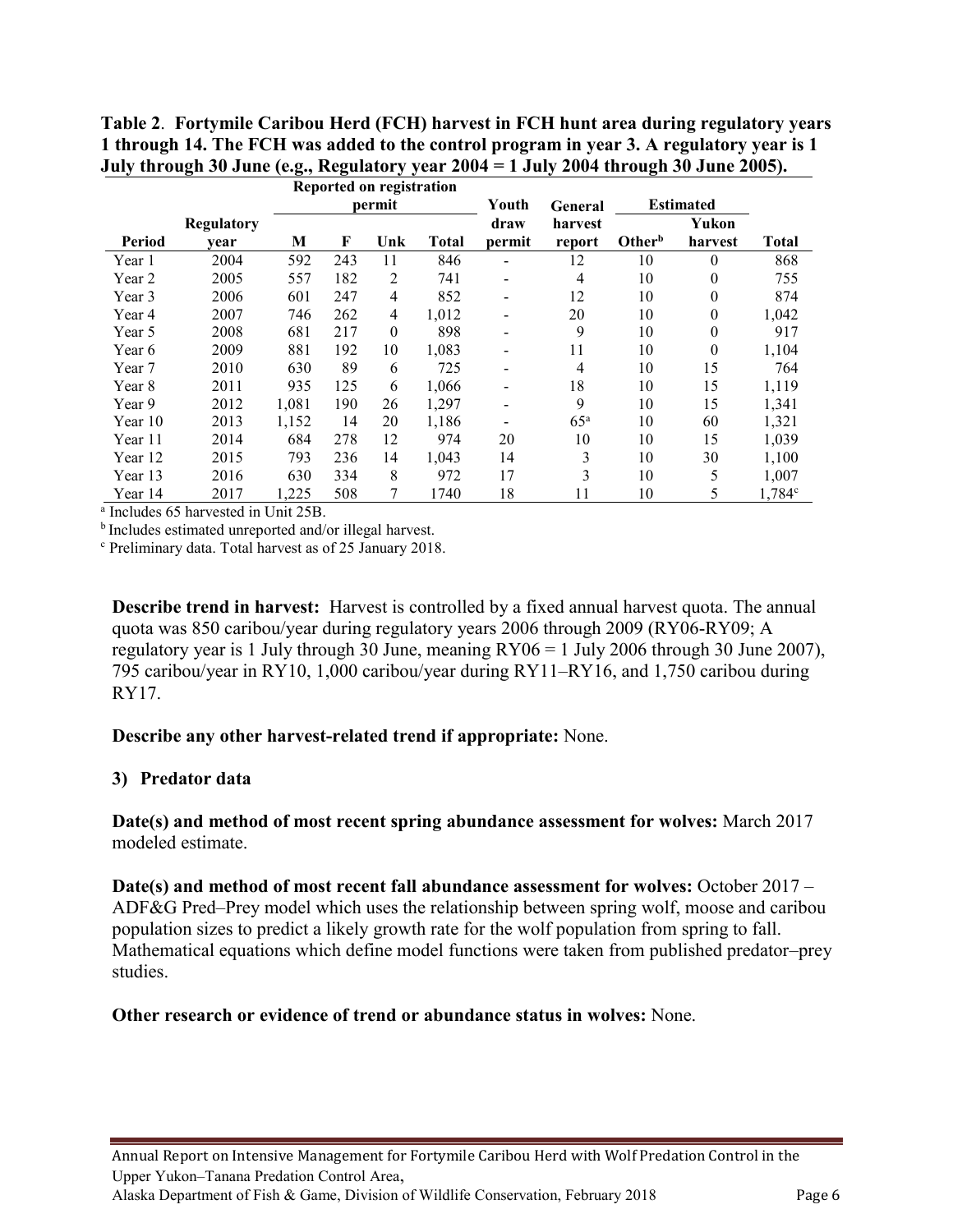**Table 3. Wolf abundance and removal in the Upper Yukon-Tanana Predation Control Area since program implementation in year 1 to year 14. Removal objective is 60–80% of pre-control fall abundance in year 1 of wolf predation control program, so estimated or confirmed number remaining by 1 May each regulatory year in the predation control area must be at least 88. Regulatory year is 1 July through 30 June (e.g., Regulatory Year 2004 = 1 July 2004 through 30 June 2005).**

|         | <b>Regulatory</b> | Fall<br>abundance                 | <b>Harvest</b><br>removal |                 | Dept.<br>control | Public<br>control | <b>Total</b>    | <b>Spring</b><br>abundance |
|---------|-------------------|-----------------------------------|---------------------------|-----------------|------------------|-------------------|-----------------|----------------------------|
| Period  | Year              | (range)                           | Trap                      | Hunt            | removal          | removal           | removal         | $(range)^{a}$              |
| Year 1  | 2004              | $380^{bc}$<br>$(350 - 410)$       | 52                        | 23              | N/A              | 60                | 135             | 245<br>$(215 - 275)$       |
| Year 2  | 2005              | 335 <sup>c</sup><br>$(300 - 370)$ | 58                        | 10              | N/A              | 17                | 85              | 250<br>$(215 - 285)$       |
| Year 3  | 2006              | $362^{\circ}$<br>$(300 - 425)$    | 73                        | $\tau$          | N/A              | 23                | 103             | 259<br>$(197 - 322)$       |
| Year 4  | 2007              | 382 <sup>c</sup><br>$(366 - 398)$ | 57                        | 14              | N/A              | 27                | 98              | 284<br>$(268 - 300)$       |
| Year 5  | 2008              | 372 <sup>d</sup>                  | 82                        | 11              | 84               | 49                | 226             | 146                        |
| Year 6  | 2009              | 235 <sup>e</sup>                  | 31                        | $\overline{4}$  | 15               | 10                | 60              | 175                        |
| Year 7  | 2010              | $274^\circ$<br>$(262 - 285)$      | 26                        | 11              | $\mathbf{0}$     | 25                | 62              | 212<br>$(200 - 223)$       |
| Year 8  | 2011              | 329 <sup>c</sup><br>$(315 - 342)$ | 62                        | 17              | 56               | 8                 | 145             | 184<br>$(170 - 197)$       |
| Year 9  | 2012              | 386 <sup>c</sup><br>$(368 - 403)$ | 41                        | 12              | 40               | 78                | 171             | 215<br>$(197 - 232)$       |
| Year 10 | 2013              | 356 <sup>c</sup><br>$(338 - 373)$ | 44                        | 10              | 31               | 31                | 116             | 240<br>$(222 - 257)$       |
| Year 11 | 2014              | 374 <sup>c</sup><br>$(357 - 393)$ | 38                        | 10              | 33               | 24                | 105             | 269<br>$(252 - 288)$       |
| Year 12 | 2015              | 408 <sup>c</sup><br>$(390 - 426)$ | 55                        | 14              | 19               | 29                | 117             | 291<br>$(273 - 309)$       |
| Year 13 | 2016              | $451^\circ$<br>$(431 - 471)$      | 109                       | 21              | 88               | 18                | 236             | 215<br>$(195 - 235)$       |
| Year 14 | 2017              | $391^\circ$<br>$(372 - 409)$      | 12 <sup>f</sup>           | 13 <sup>f</sup> |                  |                   | 25 <sup>f</sup> |                            |

<sup>a</sup>Fall estimate minus all know wolf kills.

**b** Pre-control population estimate.

<sup>c</sup>Fall modeled estimate.

<sup>d</sup> Revised fall modeled estimate using results from a March 2009 reconnaissance survey and regulatory year 2008 removal data. The original fall modeled estimate was 393–431.

<sup>e</sup> Revised fall modeled estimate using results from a March 2010 reconnaissance survey and regulatory year 2009 removal data. The original fall modeled estimate was 262–299.

<sup>f</sup> Preliminary. Total harvest as of 25 January 2018.

**4) Habitat data and nutritional condition of prey species where active habitat enhancement is occurring or was recommended in the Operational Plan, describe progress toward objectives:** No enhancement recommended by the Operational Plan and no active habitat enhancement conducted.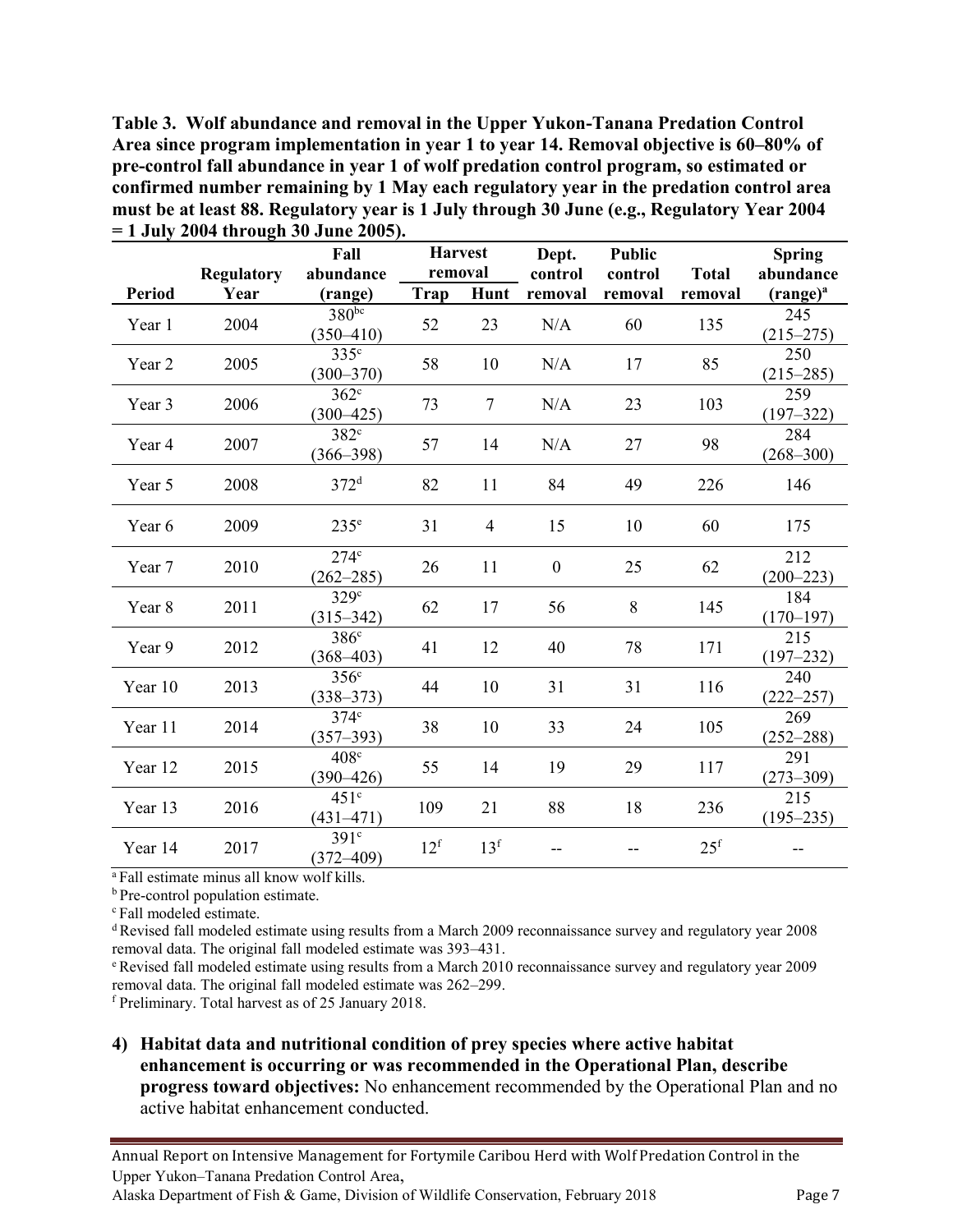**Table 4**. **Nutritional indicators for Fortymile Caribou Herd (FCH) in FCH hunt area since the herd was added to the control program in year 3 to year 12. A regulatory year is 1 July through 30 June (e.g., Regulatory year 2004 = 1 July 2004 through 30 June 2005).**

|               |                   | <b>Spring Birthrates</b>    |           |  |  |  |
|---------------|-------------------|-----------------------------|-----------|--|--|--|
|               |                   | (% of cows that gave birth) |           |  |  |  |
|               | <b>Regulatory</b> | <b>Cows at least 4</b>      | Cows 3    |  |  |  |
| <b>Period</b> | Year              | vears old                   | years old |  |  |  |
| Year 1        | 2004              | 85                          | 33        |  |  |  |
| Year 2        | 2005              | 80                          | 82        |  |  |  |
| Year 3        | 2006              | 91                          | 83        |  |  |  |
| Year 4        | 2007              | 90                          | 88        |  |  |  |
| Year 5        | 2008              | 77                          | 30        |  |  |  |
| Year 6        | 2009              | 77                          | 29        |  |  |  |
| Year 7        | 2010              | 85                          | 67        |  |  |  |
| Year 8        | 2011              | 89                          | 62        |  |  |  |
| Year 9        | 2012              | 88                          | 83        |  |  |  |
| Year 10       | 2013              | 69                          | 37        |  |  |  |
| Year 11       | 2014              | 92                          | 60        |  |  |  |
| Year 12       | 2015              | 81                          | 25        |  |  |  |
| Year 13       | 2016              | 91                          | 89        |  |  |  |

#### **5) Costs specific to implementing Intensive Management**

**Table 8**. **Upper Yukon-Tanana program cost (\$1,000 = 1.0) of agency salary based on estimate of proportional time of field level staff and cost of operations for intensive management activities (e.g., predator control or habitat enhancement beyond normal Survey and Inventory work) performed by personnel in the Department or work by other state agencies (e.g., Division of Forestry) or contractors in Upper Yukon–Tanana Predator Control Area during year 7 to year 12. Fiscal year (FY) is also 1 July to 30 June but the year is one greater than the comparable Regulatory Year (e.g., Fiscal year 2011 is 1 July 2010 to 30 June 2011).** 

|               |               |                          | <b>Predation</b> |                            |       |                 |                   |
|---------------|---------------|--------------------------|------------------|----------------------------|-------|-----------------|-------------------|
|               | <b>Fiscal</b> | control <sup>a</sup>     |                  | <b>Other IM activities</b> |       | <b>Total IM</b> | Research          |
| <b>Period</b> | Year          | <b>Time</b> <sup>b</sup> | $\text{Cost}^c$  | Time                       | Cost  | cost            | cost <sup>d</sup> |
| Year 7        | 2011          | 0.4                      | 3.5              | 12.7                       | 166.4 | 169.9           | 67.1              |
| Year 8        | 2012          | 3.9                      | 242.5            | 12.0                       | 154.0 | 396.5           | 80.3              |
| Year 9        | 2013          | 2.3                      | 136.1            | 11.8                       | 150.0 | 286.1           | 12.0              |
| Year 10       | 2014          | 1.6                      | 96.0             | 16.3                       | 207.4 | 303.4           | 98.0              |
| Year 11       | 2015          | 1.3                      | 153.5            | 18.0                       | 308.9 | 462.4           | 148.7             |
| Year 12       | 2016          | 0.9                      | 86.1             | 20.1                       | 392.2 | 478.3           | 232.0             |
| Year 13       | 2017          | 23                       | 287.7            | 20.1                       | 392.2 | 485.2           | 234.0             |

<sup>a</sup>State or private funds only.

 $b$ Person-months (22 days per month)

<sup>c</sup>Salary plus operations

dSeparate from implementing IM program but beneficial for understanding the ecological or human response to management treatment (scientific approach that is not unique to IM).

Annual Report on Intensive Management for Fortymile Caribou Herd with Wolf Predation Control in the Upper Yukon–Tanana Predation Control Area,

Alaska Department of Fish & Game, Division of Wildlife Conservation, February 2018 Page 8